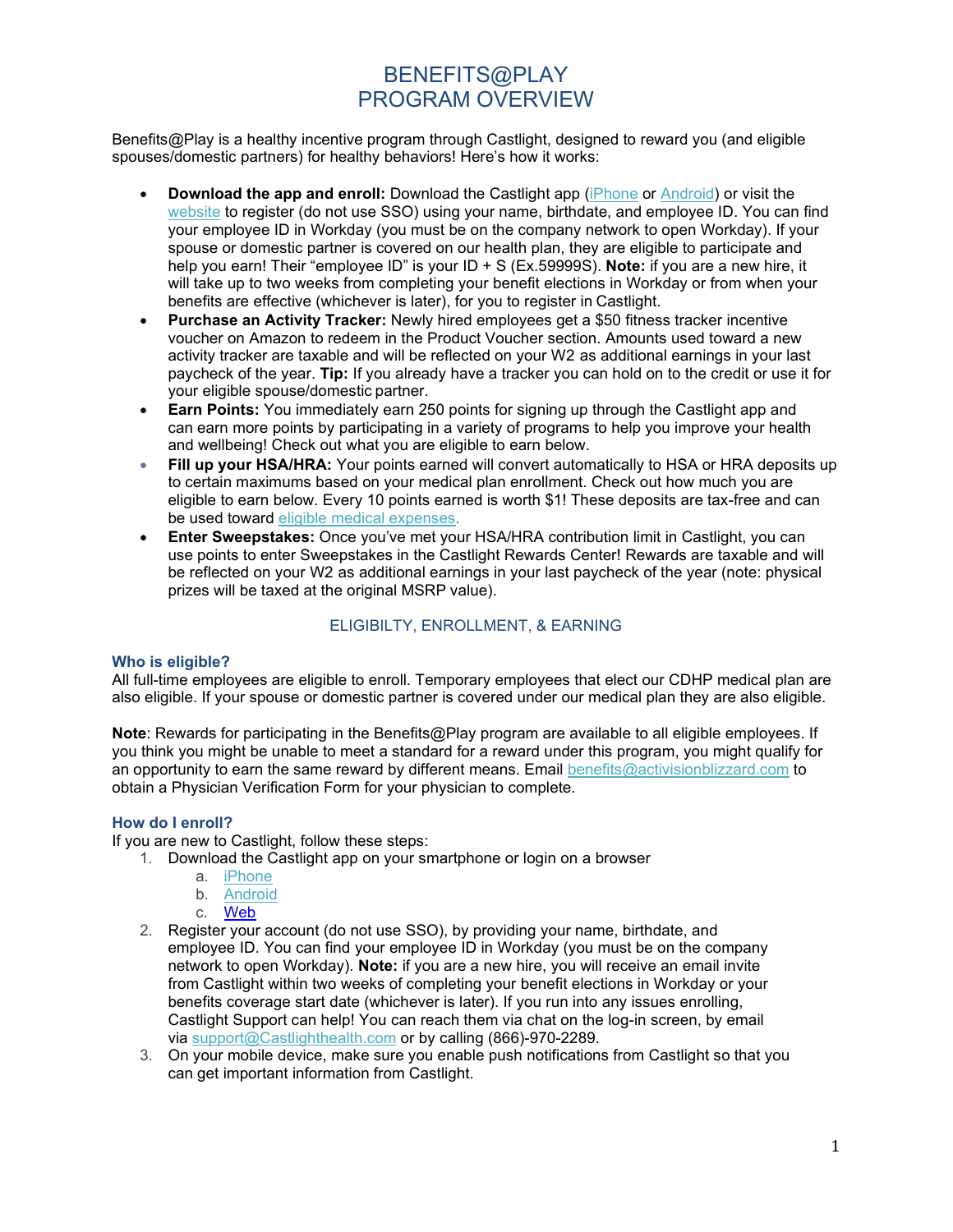### **How do I invite my Spouse/Domestic Partner to enroll?**

If your spouse or domestic partner is covered under our medical plan, they are eligible to participate. They should register following the same enrollment instructions above. Their "employee ID" is your ID +S (ex. 599999S). You can find your employee ID in Workday (you must be on the company network to open Workday).

You can also invite them to participate, by opening the app, scrolling to the bottom of the *Home* page and selecting *Share the app*.

## **How much can I earn?**

Earnings are based on your medical plan enrollment as follows:

| <b>Medical Plan</b>  | <b>Tier</b>          | <b>Employee</b> | Spouse/DP | <b>Total Dollars</b> |
|----------------------|----------------------|-----------------|-----------|----------------------|
|                      |                      |                 |           |                      |
| <b>CDHP</b>          | <b>Employee Only</b> | \$1,000         | N/A       | $$1,000*$            |
|                      | EE + Spouse/DP       | \$1,000         | \$1,000   | $$2,000*$            |
|                      | $EE + Children$      | \$2,000         | N/A       | $$2,000*$            |
|                      | $EE + Family$        | \$1,000         | \$1,000   | $$2,000*$            |
| PPO500/In-Network/   | Employee Only        | \$500           | N/A       | \$500                |
| Centivo/Kaiser/      | EE + Spouse/DP       | \$500           | \$500     | \$1,000              |
| CDHP-TEA             | EE + Children        | \$1,000         | N/A       | \$1,000              |
|                      | EE + Family          | \$500           | \$500     | \$1,000              |
| <b>Waive Medical</b> | N/A                  | N/A             | N/A       | N/A-Sweepstakes      |

\*This total does not include the automatic annual \$250 seed deposit available to full-time regular employees in the CDHP with an HSA.

### **Benefits@Play 2022 Redemption Table (in milestones)**

| <b>Individual Earnings Limit</b><br>(in dollars/points) | <b>Milestone</b><br>Value | <b>Deposit</b><br><b>Increments</b> |
|---------------------------------------------------------|---------------------------|-------------------------------------|
| \$500 / 5,000 points                                    | 500 points                | \$50                                |
| \$1,000 / 10,000 points                                 | $1,000$ points            | \$100                               |
| \$2,000 / 20,000 points                                 | $2,000$ points            | \$200                               |

## PROGRAMS & POINTS

# **What programs are available and how do I earn points?**

Details for each program are below:

| Program               | <b>Action</b>            | <b>Points</b> | <b>Frequency</b>           | <b>Eligibility</b> |
|-----------------------|--------------------------|---------------|----------------------------|--------------------|
| <b>Get Active</b>     | 3,000 Steps              | 5             | Daily                      | All users          |
|                       | 5,000 Steps              | 10            | Daily                      |                    |
|                       | 7,000 Steps              | 15            | Daily                      |                    |
|                       | 10,000 Steps             | 20            | Daily                      |                    |
|                       | 15,000 Steps             | 35            |                            |                    |
| <b>Sleep Well</b>     | > 2 Hours/Night          | 5             | Daily                      | All users          |
|                       |                          |               |                            |                    |
| Eat Smart             | > 800 Calories/Day       | 10            | Daily                      | All users          |
|                       |                          |               |                            |                    |
| <b>Healthy Habits</b> | Log healthy habits       | 5             | Daily                      | All users          |
|                       |                          |               |                            |                    |
| Gympass               | Learn about Gympass      | 10            | Yearly                     | Users with         |
|                       | Link your account        | 10            | One-time                   | Active             |
|                       | Visit a gym or studio    | 50            | Daily                      | Gympass            |
|                       | Complete 3-day streak    | 10            | Daily                      | plans              |
| AbleTo                | Learn about AbleTo       | 10            | Yearly                     | All users          |
|                       | Register your account    | 50            | One-time                   |                    |
|                       | Complete a basic program | 30            | Weekly                     |                    |
|                       | Complete 8-week program  | 60            | Weekly, during the program |                    |
|                       | Complete coaching calls  | 50            | Daily                      |                    |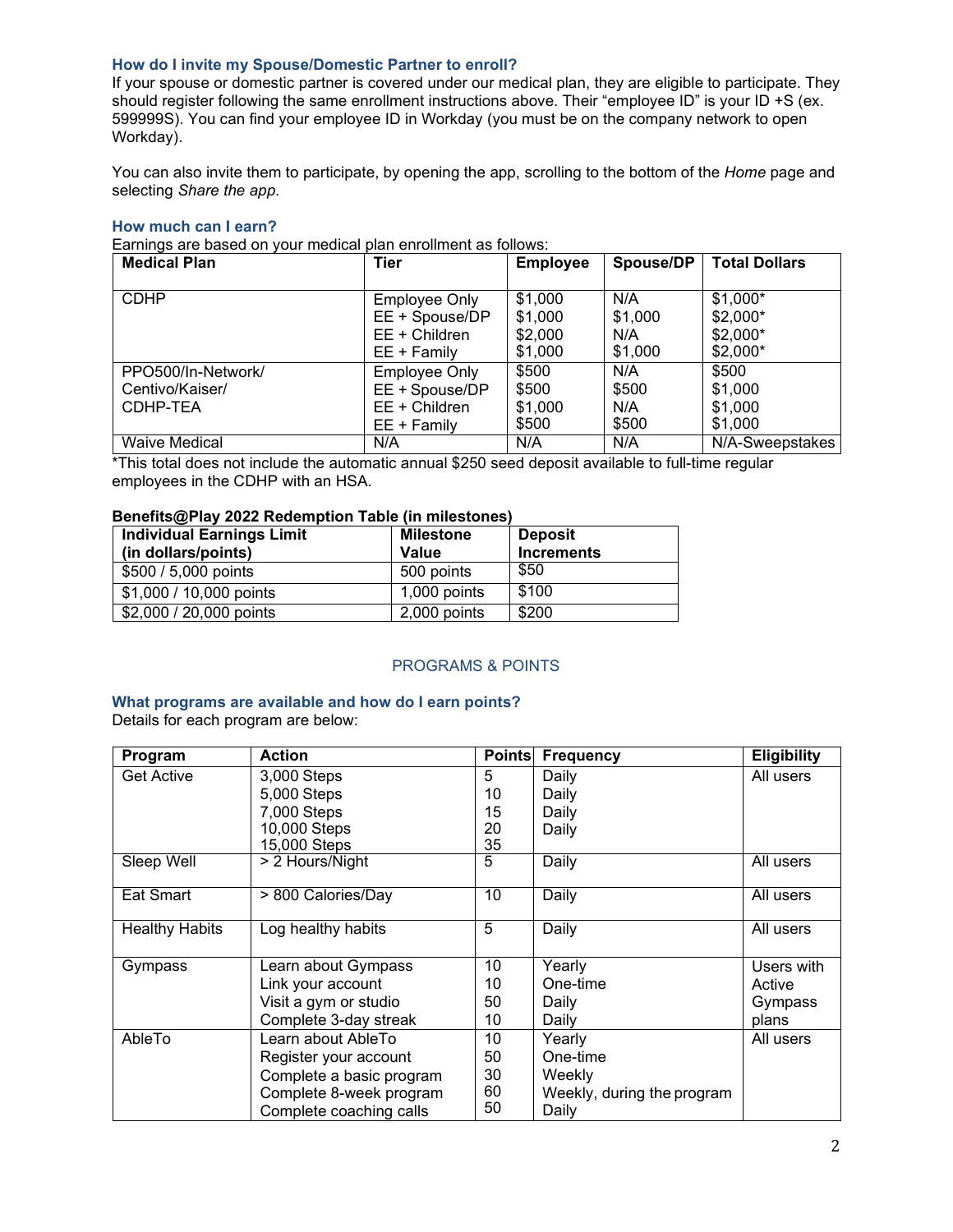| Program               | <b>Action</b>                | <b>Points</b>  | <b>Frequency</b>           | <b>Eligibility</b> |
|-----------------------|------------------------------|----------------|----------------------------|--------------------|
| <b>Total Brain</b>    | Learn about Total Brain      | 10             | Yearly                     | All users          |
|                       | Connect your account         | 0              | One-time                   |                    |
|                       | Take brain health assessment | 250            | One-time                   |                    |
|                       | Play brain games and         | 30             | Daily                      |                    |
|                       | exercises                    |                |                            |                    |
|                       | Retake brain health          | 100            | Monthly                    |                    |
|                       | assessment                   |                |                            |                    |
| Newtopia              | Learn about Newtopia         | 10             | Yearly                     | <b>Users</b>       |
|                       | Check your eligibility       | $\Omega$       | One-time                   | deemed             |
|                       | Complete a welcome call      | 50             | Yearly                     | eligible by        |
|                       | Complete coaching calls      | 50<br>10       | Weekly, during the program | Newtopia           |
|                       | Track your weight            |                | Daily                      |                    |
| Healthcare            | Learn about HCBB             | 10             | Yearly                     | Users on           |
| <b>Bluebook</b>       | Complete the challenge       | 500            | Yearly                     | Collective         |
|                       | Search Bluebook App          | 10             | Monthly                    | Health             |
|                       | Search Bluebook Website      | 10             | Monthly                    | medical            |
|                       |                              | $\mathbf 0$    | One-time                   | plans<br>All users |
| <b>Ovia Parenting</b> | Connect your account         |                |                            |                    |
|                       | Track your milestones        | 10             | Daily                      |                    |
| Ovia                  | Create an account            | $\overline{0}$ | One-time                   | All                |
| Pregnancy             | Track your pregnancy         | 10             | Daily                      | users              |
|                       |                              |                |                            |                    |
| Ovia Fertility        | Create an account            | $\mathbf 0$    | One-time                   | All                |
|                       | Track your fertility         | 10             | Daily                      | users              |
|                       |                              |                |                            |                    |
| My Secure             | Learn about MSA              | 10             | Yearly                     | All                |
| Advantage             | Connect your account         | $\Omega$       | One-time                   | users              |
|                       | Take the financial           | 100            | Yearly                     |                    |
|                       | assessment                   |                |                            |                    |
|                       | Complete coaching calls      | 50             | Weekly                     |                    |
|                       | Check your progress          | 10             | Monthly                    |                    |

# **Get Active**

Earn points every day for logging steps with an activity tracker app (Apple Healthkit, CaloryGuard, Fitbit, Garmin, MyFitnessPal, Mistfit, Samsung Health, and Health Mate). You must sync your steps to your tracker's service (e.g., Fitbit) and then with Castlight, within 30 days for them to count.

- **Eligibility:** All Castlight users are eligible.
- **Enrollment:** To enroll, link your tracker app to Castlight: Open the app or website and go to *Benefits> Get Active> Add or Manage Trackers>* Select the "+"and the tracking app you want use. Once added, make sure the tracker app is turned to "On" (indicated by green button) within the *Linked services.* Trackers and their associated apps sync at different times depending on their manufacturer. If you are having any issue linking your tracker please email [support@Castlighthealth.com](mailto:support@Castlighthealth.com) or call (866)-970-2289.
- **Earning:** Once you have synced your selected tracker your points should appear at regular intervals throughout the day. If you would like to sync your tracker manually, log into the Castlight website or app and locate *Get Active.* You will see an option to *Sync now*, or you can use the *Manage trackers* option. Points should appear instantly once properly synced; if you are missing points after syncing, please email [support@Castlighthealth.com](mailto:support@Castlighthealth.com) or call (866)-970-2289.

## **Sleep Well**

Earn points every day for tracking your sleep with a sleep tracker app (Apple Healthkit, Fitbit, Garmin, Misfit, Samsung Health, and Health Mate). You can manually record your night's sleep within 3 days **or** sync your sleep tracker with Castlight to earn points within 30 days. You must record at least 2 continuous hours of sleep each night.

- **Eligibility:** All Castlight users are eligible.
- **Enrollment:** To enroll, link your tracker app to Castlight: Open the app or website and go to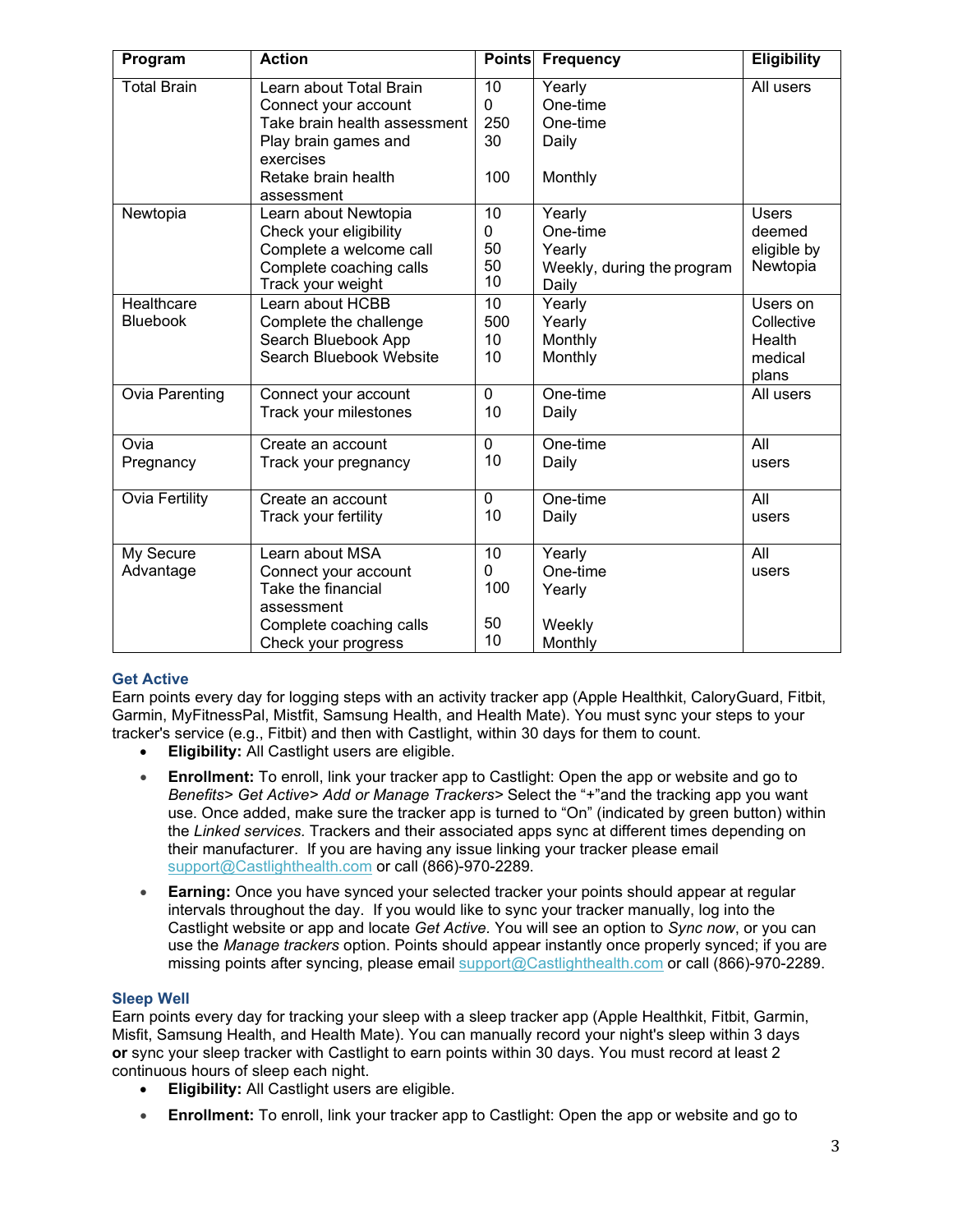*Benefits> Sleep Well> Manage Trackers>* Select the "+"and the tracking app you want use. Once added, make sure the tracker app is turned to "On" (indicated by green button) within the *Linked services.* Trackers and their associated apps sync at different times depending on their manufacturer. If you are having any issue linking your tracker please email [support@Castlighthealth.com](mailto:support@Castlighthealth.com) or call (866)-970-2289.

• **Earning:** Once you have synced your selected tracker your points should appear at regular intervals throughout the day. If you would like to sync your tracker manually, log into the Castlight website or app and locate *Sleep Well.* You will see an option to *Sync now*, or you can use the *Manage trackers* option. Points should appear instantly once properly synced; if you are missing points after syncing, please email [support@Castlighthealth.com](mailto:support@Castlighthealth.com) or call (866)-970-2289.

### **Eat Smart**

Earn points every day for logging what you eat in a food tracking app (Apple Healthkit, CaloryGuard, FatSecret, Fitbit, and MyFitnessPal). You must record what you eat and sync with Castlight within 30 days to earn points. Each recording must include a minimum of 800 calories.

- **Eligibility:** All Castlight users are eligible.
- **Enrollment:** To enroll, link your tracker app to Castlight: Open the app or website and go to *Benefits> Eat Smart> Manage Trackers>* Select the "+"and the tracking app you want use. Once added, make sure the tracker app is turned to "On" (indicated by green button) within the *Linked services.* Trackers and their associated apps sync at different times depending on their manufacturer. If you are having any issue linking your tracker please email [support@Castlighthealth.com](mailto:support@Castlighthealth.com) or call (866)-970-2289.
- **Earning:** Once you have synced your selected tracker your points should appear at regular intervals throughout the day. If you would like to sync your tracker manually, log into the Castlight website or app and locate *Eat Smart.* You will see an option to *Sync now*, or you can use the *Manage trackers* option. Points should appear instantly once properly synced; if you are missing points after syncing, please email [support@Castlighthealth.com](mailto:support@Castlighthealth.com) or call (866)-970-2289.

#### **Healthy Habits**

Earn points every day for logging healthy habits. Choose from a list of habits like meditate, breathe, read, practice gratitude, and more! Anchor the healthy habits into your schedule to build behavior and log for 7 days. You can choose up to 2 habits to practice at a time.

- **Eligibility:** All Castlight users are eligible.
- **Enrollment:** To get started, log into the Castlight website or app and locate *Healthy Habits* on the Home screen under *Your Activities*.
- **Earning:** Once you've anchored up to 2 habits, points should appear instantly after logging your healthy habit each day.

#### **Gympass**

You must be enrolled in a Gympass membership (your first week is free) to be able to participate. You must check-in on the Gympass app when you arrive at the gym or studio you wish to visit to get credit for your visit. You can choose from several membership plans with Gympass.

- **Eligibility:** All Castlight users enrolled in a Gympass plan are eligible.
- **Enrollment:** To enroll, open Gympass from Castlight and create a password or download the app and use your work email to sign up. If you have an eligible spouse/domestic partner, they should open Gympass from their own Castlight account and create a password to sign up. Signing-up does not automatically enroll you in a Gympass plan, it simply allows you to view the available plans and in-network gyms and studios. To complete enrollment, you must select a plan and enter your payment information.
- **Earning:** You must check-in on the Gympass app when you arrive at the gym or studio youwish to visit to get credit for your visit. Points for Gympass visits are synced with Castlight once daily on weekdays, but it still may take up to 24 hours to see your points. Points are not synced on the weekend, you will see weekend points synced on the Monday following your visit. If you do not see your check-in within the Gympass app, please contact [activisionblizzard@gympass.com](mailto:activisionblizzard@gympass.com) to have them update your account, If you are missing points for a check-in, please contact Castlight Support by emailing [support@Castlighthealth.com](mailto:support@Castlighthealth.com) or calling (866)-970-2289.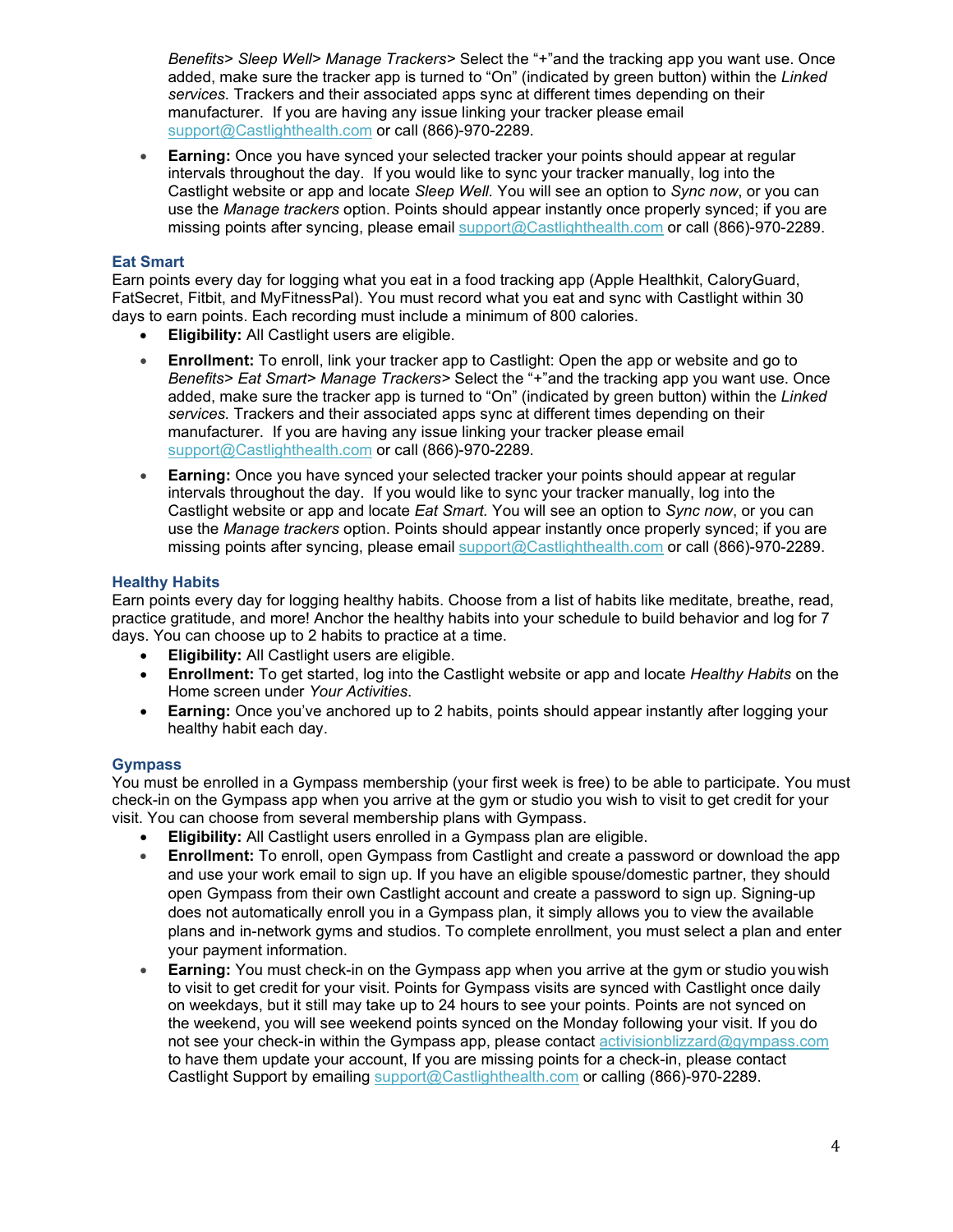## **AbleTo**

Earn points for completing 8 weeks of mental health Cognitive Behavioral Therapy or a basic mental health program within the AbleTo app. AbleTo offers digital therapy that gives you access to solutions for depression, anxiety,and/or stress.

- **Eligibility:** All Castlight users are eligible; additionally, children ages 13+ are also eligible to use AbleTo outside of Castlight.
- **Enrollment:** To enroll, complete the steps in the AbleTo program actions within Castlight to download the app and register and link your account. For dependent children age 13 or older enroll outside of Castlight, through the AbleTo website: [app.ableto.com/ab,](https://urldefense.proofpoint.com/v2/url?u=http-3A__app.ableto.com_ab&d=DwMFaQ&c=qE8EibqjfXM-zBfebVhd4gtjNZbrDcrKYXvb1gt38s4&r=b9qmvt5O0Ovw5fO1CPCh4-ifu9MrdaNi1KKe_A2DzQs&m=YYvfg2JeWaJkcKigJCrhPbMuECC4M_mDKC43V4BSUC8&s=qws2yxJoiq6iB49SAy1rk11xeeudKtjf6cMgjSN1LL4&e=) use code ABLETO+AB.
- **Earning:** Sessions unlock on a weekly basis. If you are missing points, please email [support@Castlighthealth.com](mailto:support@Castlighthealth.com) or call (866)-970-2289.

## **Total Brain**

Earn points every day for completing 3 brain games within the Total Brain app. Total Brain offers over 35 exercises designed to increase positivity and improve focus and memory.

- **Eligibility:** All Castlight users are eligible.
- **Enrollment:** To enroll, complete the steps in the Total Brain program actions within Castlight to download the app and create and link your account.
- **Earning:** Points are awarded instantly after completing 3 brain games in the Total Brain app. If you are missing points, please email **support@Castlighthealth.com** or call (866)-970-2289.

#### **Newtopia**

Newtopia is designed to help people who are at risk of developing diseases related to obesity (this can include type 2 diabetes, heart disease, and stroke). Newtopia focuses on chronic disease prevention through weight loss and lifestyle improvement.

- **Eligibility:** Castlight users who meet the eligibility test requirements are eligible.
- **Enrollment:** To enroll, complete the steps in the Newtopia program actions within Castlight to download the app and create and link your account.
- **Earning:** You must be actively enrolled in a Newtopia program to receive points for coaching and tracking weight. If you are missing points, please email [support@Castlighthealth.com](mailto:support@Castlighthealth.com) or call (866)-970-2289.

#### **Healthcare Bluebook**

Healthcare Bluebook allows you to see the Fair Price of a healthcare procedure at different facilities within your zip code (did you know procedures can vary in price by up to 500%?). You can also earn cash for searching for a procedure, and then visiting a Fair Price provider for that procedure (note: spouses/domestic partners and child dependents can also earn- spouses/domestic partners must complete their own search, but you can complete the search for child dependents)! Cash rewards are taxable and will be reflected on your W2 as additional earnings and in your last paycheck of the year.

- **Eligibility:** All Castlight users and their dependents on Collective Health plans are eligible.
- **Enrollment:** Visit the [Healthcare Bluebook website](https://www.healthcarebluebook.com/ui/home?path=direct) and enter your last name, date of birth, and email or download the app, If you are accessing the HCBB app for the first time, select *My Employer Provides Bluebook* and enter "ATVI" as your company code.
- **Earning:** You can earn points for completing the Healthcare Bluebook Challenge on an annual basis. You can also earn points on a monthly basis for completing a search on the Healthcare Bluebook website or in the Healthcare Bluebook app. You must search for a procedure before the claim is processed to receive a reward for visiting a Green Provider.

Cash rewards are automatically sent when your search is matched to your visit! You must search for a procedure before the claim is processed to receive a reward for visiting a Green Provider. See below for all the procedures you can earn for and how much you can earn for each:

| <b>Procedure Name</b>                                    | <b>Cash Reward</b> |
|----------------------------------------------------------|--------------------|
| <b>Bone Density Scan</b>                                 | \$25               |
| Breast Biopsy (with Stereotactic or Ultrasound Guidance) | \$100              |

### **Go Green to Get Green Categories and Rewards**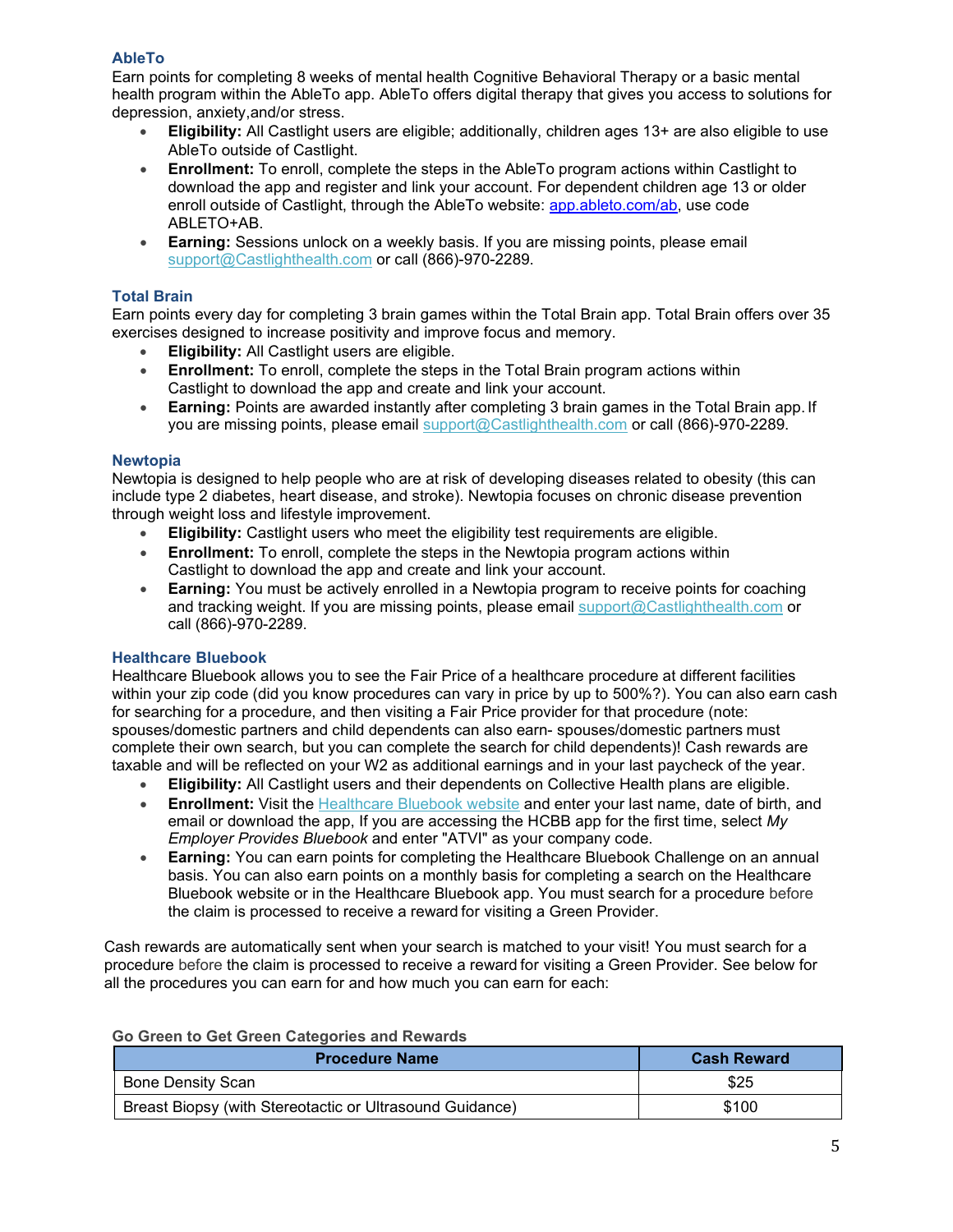| <b>Carpal Tunnel Surgery</b>                                    | \$250 |
|-----------------------------------------------------------------|-------|
| <b>Cataract Surgery</b>                                         | \$150 |
| Cholecystectomy (Laparoscopic)                                  | \$250 |
| Colonoscopy                                                     | \$100 |
| Complex Ear Drum Repair (Tympanoplasty)                         | \$250 |
| <b>CTs</b>                                                      | \$100 |
| Diagnostic Mammogram                                            | \$25  |
| Ear Tube Replacement (Tympanostomy)                             | \$250 |
| Eye Laser Surgery (after Cataract)                              | \$50  |
| <b>Heart Perfusion Imaging</b>                                  | \$100 |
| Hysteroscopy                                                    | \$250 |
| Lithotripsy                                                     | \$250 |
| <b>MRIs</b>                                                     | \$100 |
| Nasal Passage Widening Surgery (Turbinate Reduction)            | \$250 |
| Nasal Septum Repair                                             | \$250 |
| Non-Obstetric Ultrasound                                        | \$50  |
| <b>Obstetric Ultrasound</b>                                     | \$50  |
| Outpatient Elbow, Hip, Knee, or Shoulder Surgery (Arthroscopic) | \$250 |
| <b>Removal of Adenoids</b>                                      | \$250 |
| Repair Finger Tendon                                            | \$250 |
| Screening Mammogram                                             | \$25  |
| Sleep Study                                                     | \$100 |
| Tonsillectomy                                                   | \$250 |
| Transthoracic Echocardiogram                                    | \$75  |
| <b>Upper GI Endoscopy</b>                                       | \$100 |

## **Ovia Parenting**

Ovia parenting offers parents support returning to work with a new baby at home. Moms and Dads can learn about postpartum health, gain insight into child development, track their child's growth, celebrate milestones, read personalized daily content and expert tips, post anonymous questions in the community, and securely share memorable moments with family and friends.

- **Eligibility:** All Castlight users are eligible.
- **Enrollment:** To enroll, complete the steps in the Parenting program actions within Castlight to download the app, and create and link your account.
- **Earning:** Earn points for tracking your child's milestones daily!

## **Ovia Pregnancy**

Ovia Pregnancy is a smart pregnancy tracker that takes a high-tech, personalized approach to tracking your pregnancy and baby's development and goes beyond traditional apps. Get immediate feedback on your progress as you track your weight, sleep, symptoms and more. Ovia uses data science and your daily information to deliver personalized plans, milestones, and immediate alerts for health risks

- **Eligibility:** All Castlight users are eligible
- **Enrollment:** To enroll, complete the steps in the Pregnancy program actions within Castlight to download the app, and create and link your account.
- **Earning:** Earn points for tracking your pregnancy daily!

#### **Ovia Fertility**

Ovia Fertility can help users conceive up to 3x faster than the national average. Ovia uses algorithms based on cutting-edge fertility research to track your cycle and predict your exact ovulation and fertile window.

• **Eligibility:** All female Castlight users are eligible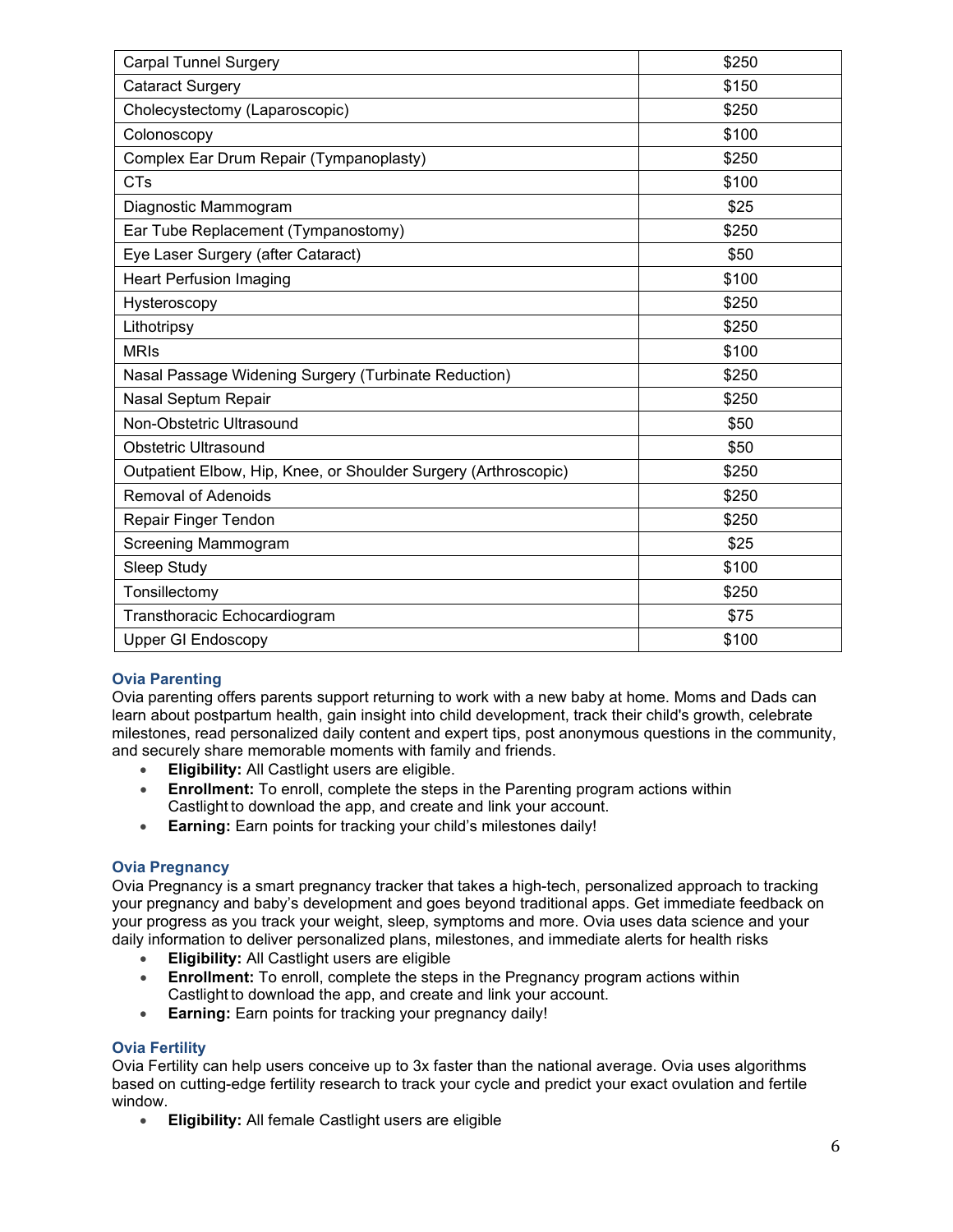- **Enrollment:** To enroll, complete the steps in the Fertility program actions within Castlight to download the app, and create and link your account.
- **Earning:** You cannot earn points for tracking.

### **My Secure Advantage**

My Secure Advantage (MSA) offers users access to 90 days of complimentary personalized money coaching for guidance on any financial topic, goal, or challenge. Users who don't need financial coaching can still take advantage of their online financial tools like credit reports and scores, educational videos, advanced financial calculators, identity monitoring, budgeting software, and more!

- **Eligibility:** Available to employees only
- **Enrollment:** To enroll, complete the steps in the My Secure Advantage program actions within Castlight to download the app and create and link your account.
- **Earning:** Earn points for taking the financial assessment, meeting with a coach, and checking your financial progress.

#### REWARDS

#### **How do my points convert to dollars and what else can I use my points for?**

Every 10 points is worth \$1 until you meet your HSA/HRA redemption maximum (full-time regular employees who have waived medical coverage are immediately able to redeem points for sweepstakes). Points will be automatically redeemed and deposited into your HSA/HRA account on a weekly basis every time you reach a milestone. You have 10 total milestones to reach before you can enter sweepstakes. See below for the value of each milestone, based on your maximum HSA/HRA earnings amount.

| <b>Individual Earnings Limit</b><br>(in dollars/points) | <b>Milestone</b><br>Value | <b>Deposit</b><br><b>Increments</b> |
|---------------------------------------------------------|---------------------------|-------------------------------------|
| \$500 / 5,000 points                                    | 500 points                | \$50                                |
| \$1,000 / 10,000 points                                 | 1,000 points              | \$100                               |
| \$2,000 / 20,000 points                                 | 2,000 points              | \$200                               |

Once you are eligible to enter sweepstakes, your points will be available for use within the Rewards Center in the Castlight app.

#### **How long will it take the HSA/HRA dollars to be added to my account?**

It will take roughly one week after your points are automatically redeemed by Castlight, when you reach a milestone, for the HSA/HRA dollars to be deposited in your account.

#### **How do I view my HSA/HRA account balance?**

To view your account balance and submit for reimbursement, login to the [HealthEquity Member](http://www.healthequity.com/)  [Portal.](http://www.healthequity.com/)

#### **What can I use my HSA/HRA dollars for?**

You can use your HSA/HRA dollars for eligible medical expenses as defined by [IRS Publication 502.](https://www.irs.gov/publications/p502)

#### **When will sweepstakes winners be notified and how will they receive their prizes?**

Each raffle item will list the last day to enter in the description in the Castlight app. Winners will be notified via email by the Benefits Team if they have won!

#### **Are rewards taxable?**

Yes, if you win a sweepstake prize, the original MSRP value will be reflected on your W2 as additional earnings.

#### **OTHER**

#### **How do I redeem my activity tracker credit?**

You can redeem your activity tracker credit in Castlight from the Home screen.

#### **Will my device credit be taxed?**

Yes, you will only be taxed for the full voucher credit that you redeem.